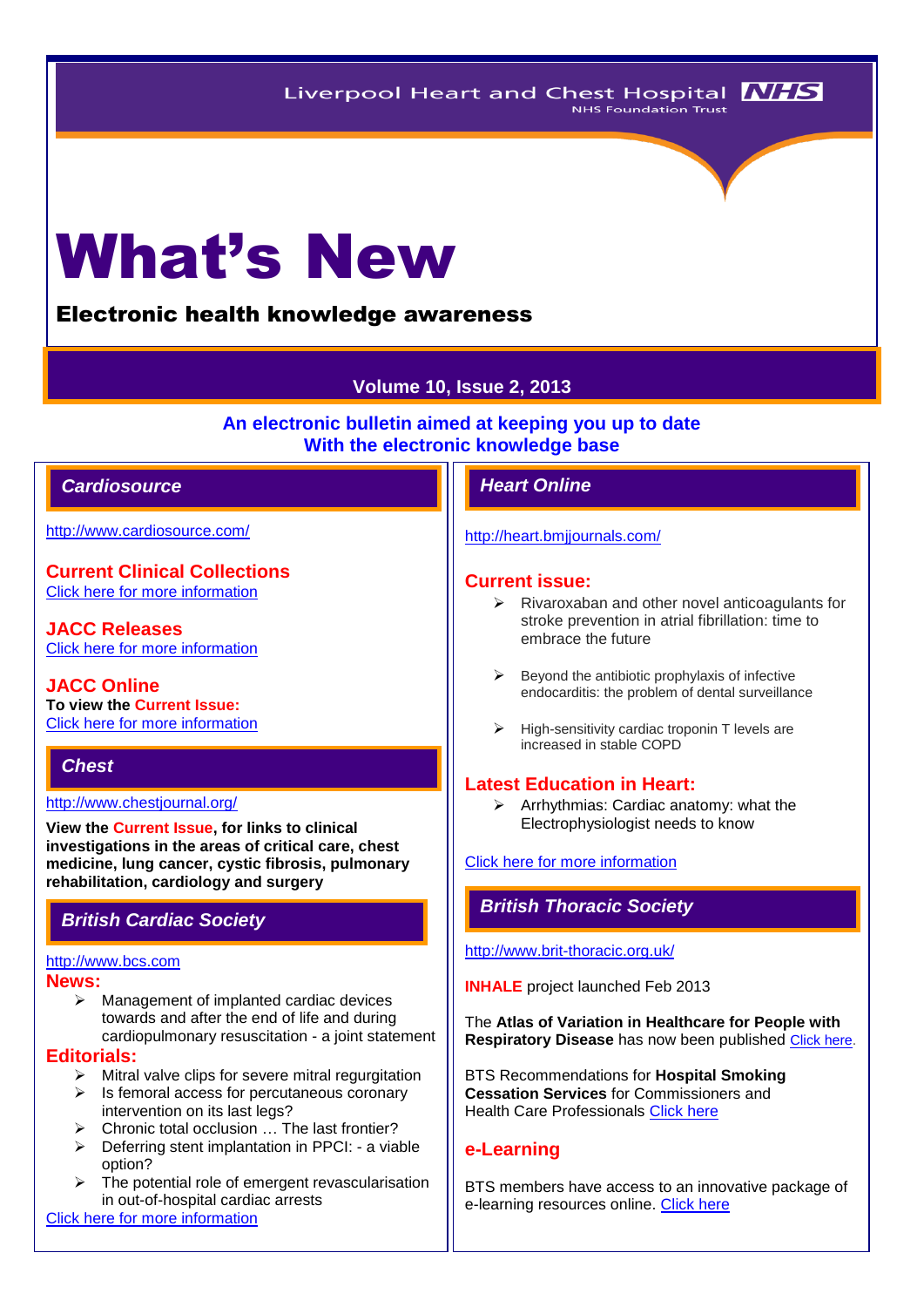# **Volume 10, Issue 2, 2013**

# *Theheart.org*

#### [www.theheart.org](http://www.theheart.org/)

**Theheart.org** provides information on caring for people with disorders of the heart and circulation, and on preventing such disorders.

### **Heart Wire News:**

- $\triangleright$  What's going to be hot at ACC 2013
- Filling gaps in guidelines: BiV pacing, ICDs get appropriate-use criteria

#### [Click here for more information](http://www.theheart.org/section/heartwire.do)

Beyond comparison? Questioning the approval process for cardiac devices

Join **heart wire's Shelley Wood** for an in-depth discussion with **Dr Rita Redberg** on the need for better premarket studies for cardiovascular devices and how to balance innovation with safety[Click here](http://www.theheart.org/editorial-program/1510153.do) 

*(Please speak to Maureen Horrigan, Library and Knowledge Service Manager Ext.1404, to obtain a password)*

# *European Society of Cardiology*

#### <http://www.escardio.org/>

## **News and Press:**

- $\triangleright$  Insomnia is linked to increased risk of heart failure
- $\triangleright$  Muscle, skin and gastrointestinal problems cause a quarter of patients with heart disease and strokes to stop treatment in HPS2-THRIVE trial
- $\triangleright$  Deprivation plays an important role in CVD, but interventions are not developed towards people from lower socio-economic groups

# **E-Journal of Cardiology Practice:**

Aspirin, still first-line in secondary prevention of cardiovascular complications in peripheral artery disease.

[Click here for more information](http://www.escardio.org/communities/councils/ccp/e-journal/volume11/Pages/welcome.aspx)

# **ESC Clinical Practice Guidelines**

**Access the full list of guidelines**  [Click here for more information](http://www.escardio.org/guidelines-surveys/esc-guidelines/Pages/GuidelinesList.aspx)

# *Institute for Healthcare Improvement*

#### [www.ihi.org](http://www.ihi.org/)

#### **IHI News**

- ▶ Patient Safety Awareness Week: March 3-9
- $\triangleright$  Innovations in Hand Hygiene

[This week at IHI News letter](http://www.ihi.org/Documents/ThisWeekatIHI.htm) 

# *Royal College of Nursing*

[http://www.rcn.org.uk](http://www.rcn.org.uk/)

# **This is Nursing:**

- $\triangleright$  New easily-accessible guidance on online patient records
- Focus on Francis…impact on HCSWs

#### [Click here for more information](http://thisisnursing.rcn.org.uk/members/)

# **Nursing headlines**

[Click here for news from around the UK](http://www.rcn.org.uk/newsevents/news)

**Clincial Governance e-bulletin** [Click here for clinical governance updates](http://www.rcn.org.uk/development/practice/clinical_governance/quality_and_safety_e-bulletin/e-bulletin_archive)

# *National Institute for Health Research*

[http://www.nihr.ac.uk](http://www.nihr.ac.uk/)

# **NIHR latest news**

[Click here for more information](http://www.nihr.ac.uk/news/Pages/default.aspx)

# **NIHR Research Design Service for the North West**

[E-Bulletins](http://www.rds-nw.nihr.ac.uk/newstrainingevents/ebulletin.php)

# *Institute for Innovation and Improvement*

#### <http://www.institute.nhs.uk/>

The purpose of the **NHS Institute for Innovation and Improvement** is to support the transformation of the NHS, through innovation, improvement and the adoption of best practice

#### **NHS Institute Newsletter**  [Click here](http://www.institute.nhs.uk/organisation/general/nhs_institute_newsletters.html)